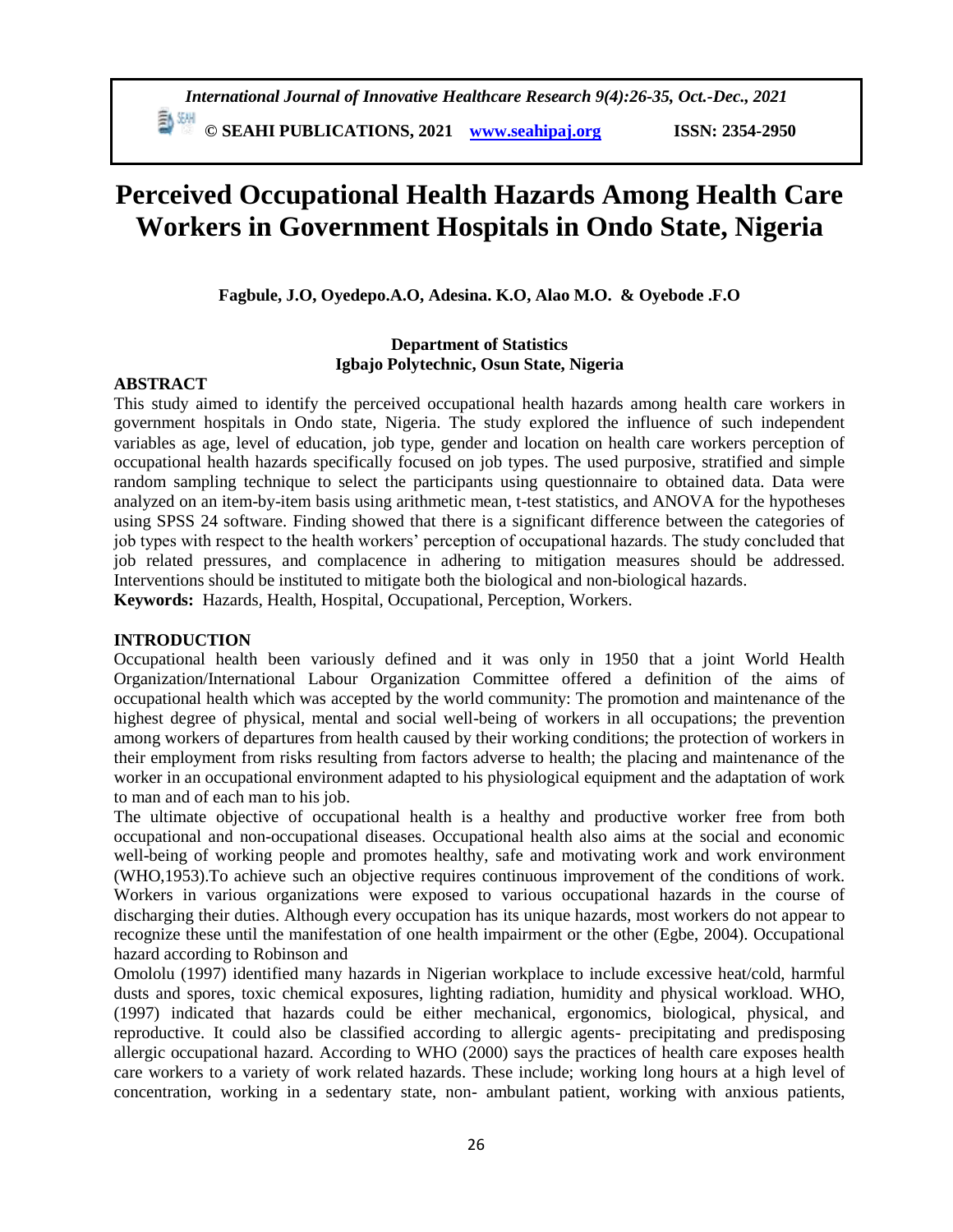exposure to microbial aerosols generated by high speed rotary hand pieces and exposure to various chemicals used in clinical practice.

According to Lucas and Gilles (2003), occupational health hazard can be classified as physical, biological, psychological, chemical and mechanical hazards. This classification of occupational health hazards shall be adopted for this study. This classification becomes necessary because in developing countries workers may be exposed to workplace hazards without adequate perception about unsafe working condition and the necessary precautionary measure to be adopted in order to avert hazards associated with their workplace (Asogwa, 2000).

Physical hazards are those hazards that produce adverse heat effects by transfer of physical energy like extreme temperature (heat and cold), noise, extreme light intensity and radiation, These dimensions of hazards may present further challenges to health profession and their levels of perception of those hazards may differ (Omololu, 1997). Perception is a process whereby sensory stimulation is translated into organized experience (Kanfman, 1973). In the context of present study, perception is the process in which sensory experiences are organized and made meaningful. Perception usually requires that one integrates information from several senses at the same time. Hospitals, in the context of the present study, are health institutions for diagnostic, preventive, curative and rehabilitative health services aimed at promoting the health of the community members. Any one working in a hospital may become a victim of hazards, nurses and aides who have the most direct contact with patients are at higher risk (Oji,1994).Other hospital personnel at increased risk of occupational health hazards include emergency response personnel, hospital safety officers, and all health care providers.

Maladjustment problems could lead to emotional instability and risky behaviour he affirmed. Hospitals use special care in disposing of wastes contaminated with blood and other body fluids, separating these hazardous wastes from ordinary waste. Hospital workers, doctors, nurses and other officers must be especially careful with needles, scalpels, and glassware, called sharps. Pharmacies discard outdated and unused drugs; testing laboratories dispose of chemical wastes and specimens collected from patients after prescribed test/investigation has been done. Health care professionals also make use of significant amounts of radioactive isotopes for diagnosis and treatment, and these substances must be tracked and disposed of carefully.

The radiology department is usually coated in black colour and their personnel uses meter to regulate the amount of radioactive substance absorbed on daily basis to prevent undue occupational health hazards. The surgeons, nurses and other para-medical staff wear apron, gloves, goggles and other protective devices at the theatre, labour room and outpatient department when carrying out procedures. Many dangerous substances can be used with special precautions that decrease their hazards. When discarded, these substances are no longer under the direct control of the user and may pose special hazards to people or other organisms that come in contact with them. As a result of such potential hazards, hazardous wastes are processed separately from ordinary wastes. The ability of the health care workers to have positive perception of those occupational hazards assists them to take precautionary measure in handling those hazardous substances and objects in the course of discharging their duties. The incessant occupational health hazard witnessed and encountered by health care workers are becoming alarming (WHO, 2006).

Occupational health hazard encountered by health workers include needle stick injuries, hepatitis infection, HIV/AIDS, (SARS) severe acute respiratory syndrome, cancer of occupational origin due to chemical, physical and biological exposure to hazards in work place. It is sadden that most of the health workers have been found not to recognize hazards to their health until signs and symptoms of health impairment manifest (Egbe, 2004). Therefore, the situation of things at government hospitals in Ondo state calls for immediate action. The lives of health workers in the state are not safe from the hands of hooligan especially during cases of road traffic accident at the casualty department, blood transfusion procedure and during any emergency situation.

There were various cases reported at Nigeria police station where health workers were assaulted by patient relatives. Many health workers had reported dead as a result of deadly diseases contacted in the course of discharging their duties in the hospital. Five health workers were reported to have lost their life during 2008 National Immunization Days (NIDs) in course of discharging their duties in the riverine area of the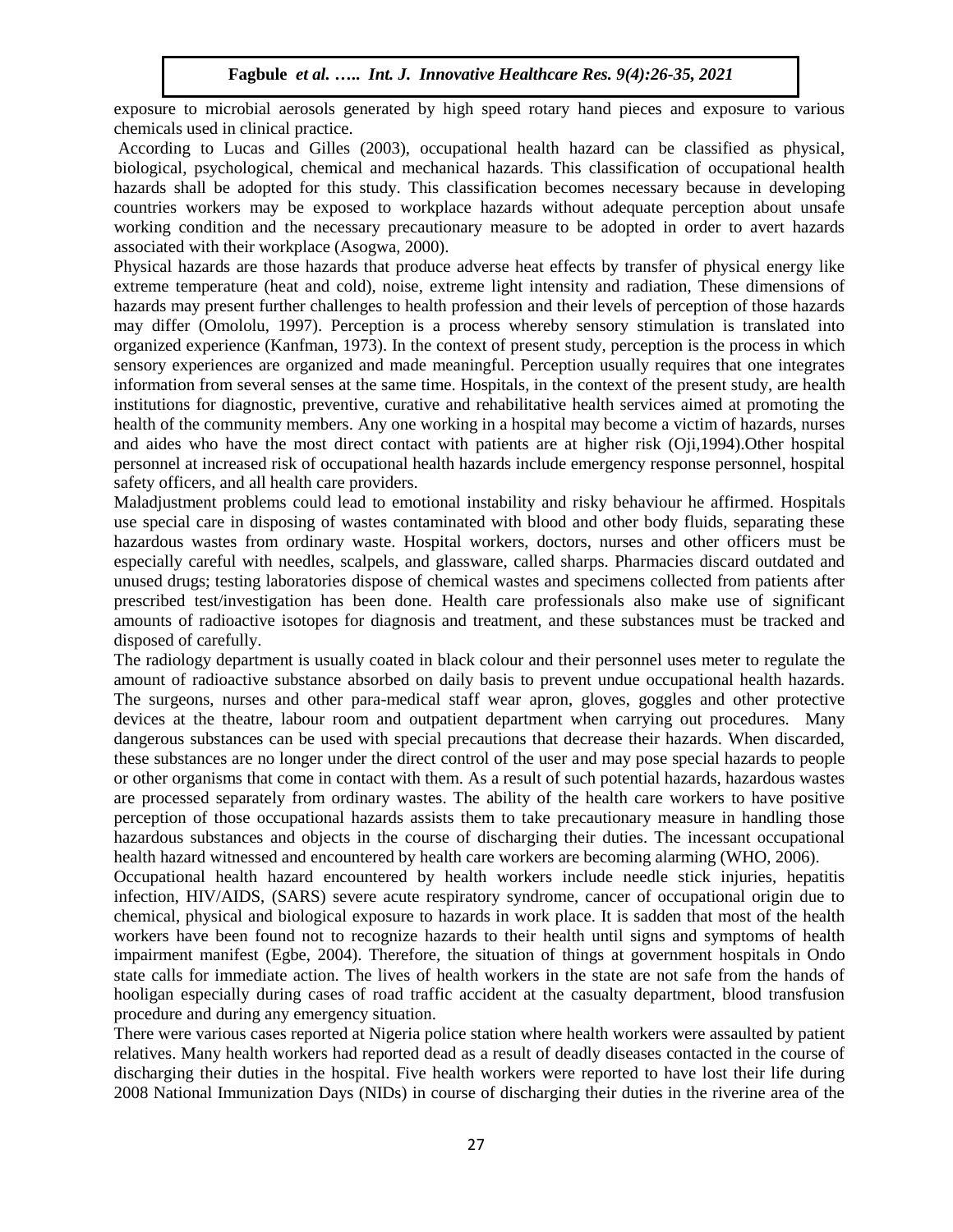state. Incidentally, no study, to the best of the researcher's knowledge has been conducted in Ondo State regarding perceived occupational health hazards among health care workers in government hospitals. The questions therefore are; what is the health workers' perception of occupational health hazards? Furthermore, are the occupational health hazards among health workers depend on variables like age, level of education, job type, gender and location? These constitute the problem of the present study. The main objective of the study was to identify the perceived occupational health hazards among health care workers in government hospitals in Ondo state with aim to ascertain the health workers perception of occupational hazards is dependent on their job type

# **Literature Review**

Nowadays, work place safety is considered by World Health Organization (WHO) as a priority setting for health promotion in the 21st century (Takala, 1999; WHO, 2010).International Labour Organization (ILO) and WHO reports indicated that in manufacturing industries many employees suffer from workplace injuries and property damage resulted in economic crisis (ILO, 2010; WHO, 2010). Every 15 seconds, a worker dies from a work-related accident or disease. Every 15 seconds, 153 workers have a work-related accident. Every day, 6,300 people die as a result of occupational accidents or work-related diseases – more than 2.3 million deaths per year. Annually, 317 million accidents occur on the job; many of these resulting in extended absences from work.

As a result of the ever-increasing pace of worldwide liberalization of trade and economies, as well technological progress, the problem of occupational accidents and diseases are becoming more and more global concern, particularly in developing countries (Green & Kreuter 1999). In recent years, occupational health and safety of the workers has improved and is relatively satisfactory in developed countries, whereas in developing countries, occupational health receives little attention and comes at low level in the list of national priorities. Studies showed that there are baskets of measures providing information on a range of health and safety performances (HSE 2001).

# **Occupational Safety and Health (OSH) Performance Measurement**

Most business sectors prefer a single OSH performance measurement. It would be optimal if such a measure were to be found, but in occupational health and safety no such single measure can be completely adequate to measure occupational health and safety (Green & Kreuter 1999) in solving the challenges. This researcher's finding concludes that the risk has never been eliminated but minimized. However, it is difficult to minimize OSH, its practices focus is less than 1% of organizational and national researches issues (Bonnie, Fulco, & Liverman ,1999). Promoting occupational health and safety practices such as OSH promotion, OSH awareness, OSH research and OSH education requires a broader platform (Ajala, & Bolarinwa, 2000). Although in a survey among International Commission on Occupational Health members from 47 industrialized and industrializing countries, 70% reported OSH being in place and 80% noted the existence of a national institute for OSH, the estimated coverage of workers with OSH services was only 18% (Rantanen, 2013). WHO and ILO have elaborated programs to foster the development of international occupational health, but the real effect of this effort is still not optimal likely due to insufficient funding (LaDou, 2003).

This lack of funding is not alone the reason but also globalization and industrialization has a strong impact in development of OSH hazards development.

# **The Negligence of Occupational Health in Developing Countries**

Occupational health remains neglected in most developing countries under the pressure of devastating social, economic, and political challenges (Ahasan, 2001). A striking characteristic of occupational health in the industrialized world, and a message frequently disseminated in developing countries, is the contribution of science to progress in occupational health through data collection, ongoing assessment of problems, and innovative technological solutions (Ashford & Caldart, 1996). The traditional workplaceoriented occupational health has proven to be insufficient in the developing world, and tangible progress in occupational health can be achieved only by linking occupational health to the broader context of social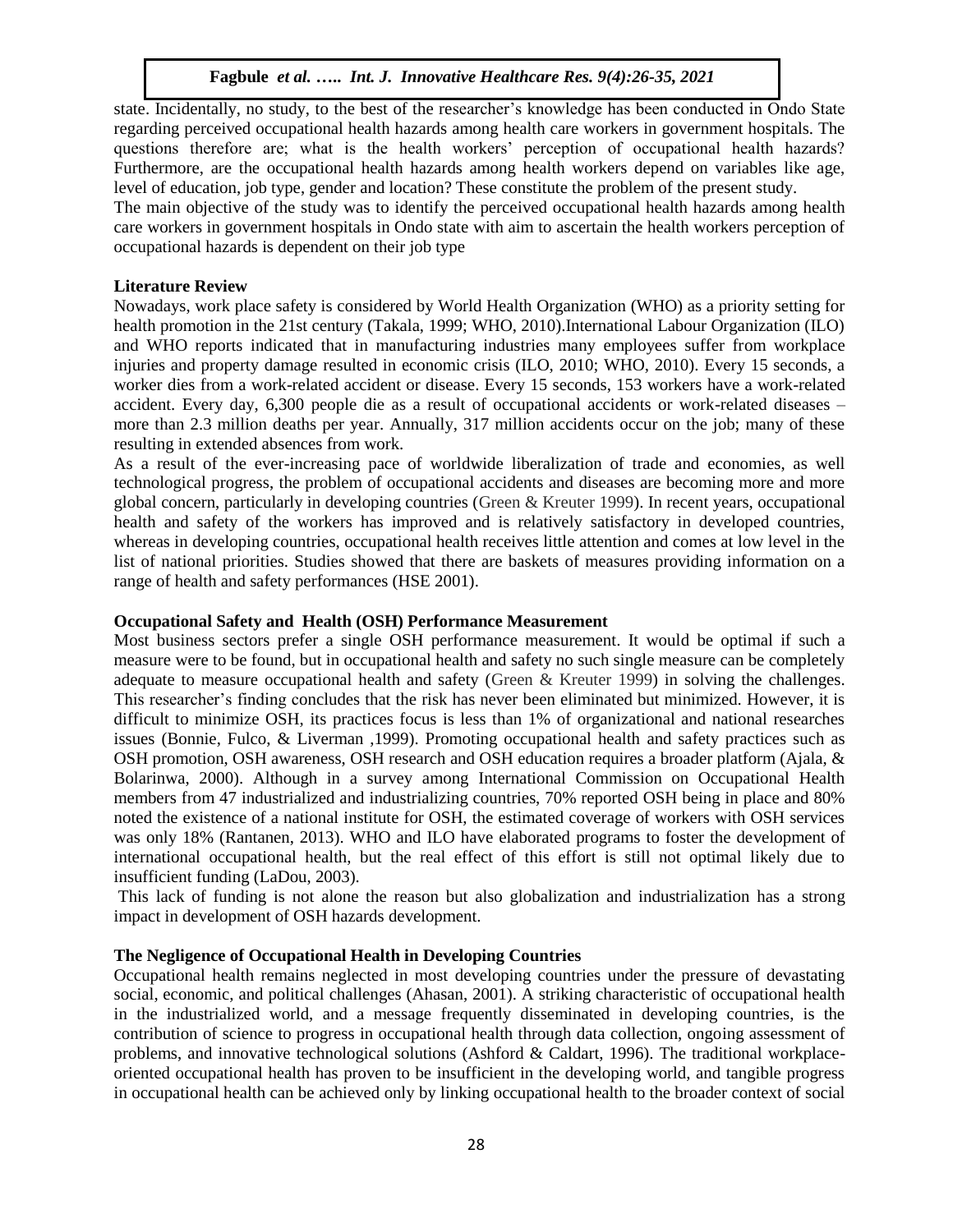justice and national development (Schneiderman, Speers & Silva 2001). The fatality rate in Sub-Saharan African countries is 21/100, 000 workers and the accident rate is 16,000/100,000 workers (Takala, 1999). In Sub-Saharan African countries about 54,000 fatal and approximately 42 million occupational accidents happen annually that results to at least 3 days absence from work of every workers. In Ethiopia, the fatal occupational accidents rate is 5,596 per year with a fatality rate of 21.5/100,000 workers and an accident rate of 16,426/100,000 workers (Takala, 1999) regardless of its poor reporting culture and availability of data accuracy. Accordingly, if people are not safety conscious, then there will be no remedy (Schneiderman, *et al* 2001). Hence, majority of African countries have poor health and safety culture (RCAR, 2004). The study conducted in Tago (Nigeria) found that the nature of work environment and the experience about work environment has a great share on low productivity and in developing countries safety management and measurement is at its infancy (Ajala, & Bolarinwa, 2000). Although the positive impact of healthy workplaces on growth is well known, some companies, small enterprises and organizations are still facing challenges in adopting preventive measures of the working place hazards. Most of African countries are noted for poor occupational health and safety practices. Most of the company's focus is on the external customer satisfaction with their product or service disregarding workers satisfaction and working environment comfort in economic lagging countries. Because of workplace safety and health improvement, it increases the health of the employees and satisfaction of the employees (WHO, 2007). Many researchers said that health means wealth. The problems emanate from different angles of the workplace environment in industrial sectors. Ajala, and Bolarinwa, (2000 ) and WHO listed out some of several problems of occupational safety and health problems as psychological stress of employees, physical body damages, socio economic dissatisfaction, property damage, family disorder, and sever accidents. Figure 4 Shows that the neglects of the developing countries on occupational safety and health problem control.

Occupational health research in the developing world focus on the internal of the organization than on the social and political issues and then move inward to address the peculiarities of the workplace (i.e., from the "external–contextual domain" to the "internal domain"). OSH for development has been stated that it is heart of health and development. While it had long been recognized that lack of development was responsible for poor health outcomes in low-income countries. It was not until 1990s or so that the reverse processes the impact of health on development became a key topic for research and policy (ILO, 2012). Developing countries have few assets, little access to credit, and their current income puts them uncomfortably close to the poverty line (ILO, 2012). When there is high accidents, there is high disease and require more economic currency. When a country pays more money to health caring, the country's economy leads to poverty (ILO, 2012).

#### **Safety Management System**

Safety Management system (SMS) is one example of a system safety method. ICAO (2009) defines SMS as an organized approach to managing safety, to include the necessary organizational structures, accountabilities, policies, and procedures. The four pillars of SMS are:(1) Safety Policy,(2) Risk Management, (3) Safety Assurance, and (4) Safety Promotion . A future study proposed (Fasunloro, & Owotade 2004) shows how safety climate moderates the level of integration of environmental health and safety system? How to develop a new domains (e.g. top management team's impact) that has been commonly investigated in other research context (e.g., quality and environmental management system). Research questions, such as "Whether the top management team's background and composition affect the adoption of EHS systems, and whether their experience moderates the safety performance? are interesting for future research (Fasunloro & Owotade 2004). This agrees that management system integration (e.g. Knowledge management, quality management, safety management, environmental health management) has less consideration). Knowledge management system helps in disseminating and using knowledge regarding workplace safety and health management (Schulte *et al.*, 2003).

They added that information dissemination is a mandated, but understudied requirement of occupational and environmental health laws and voluntary initiatives. Research is needed on the factors that enhance and limit the development, transfer, and use of occupational safety and health information (OSH). In this study, how to disseminate knowledge has been discussed but lack how to integrate knowledge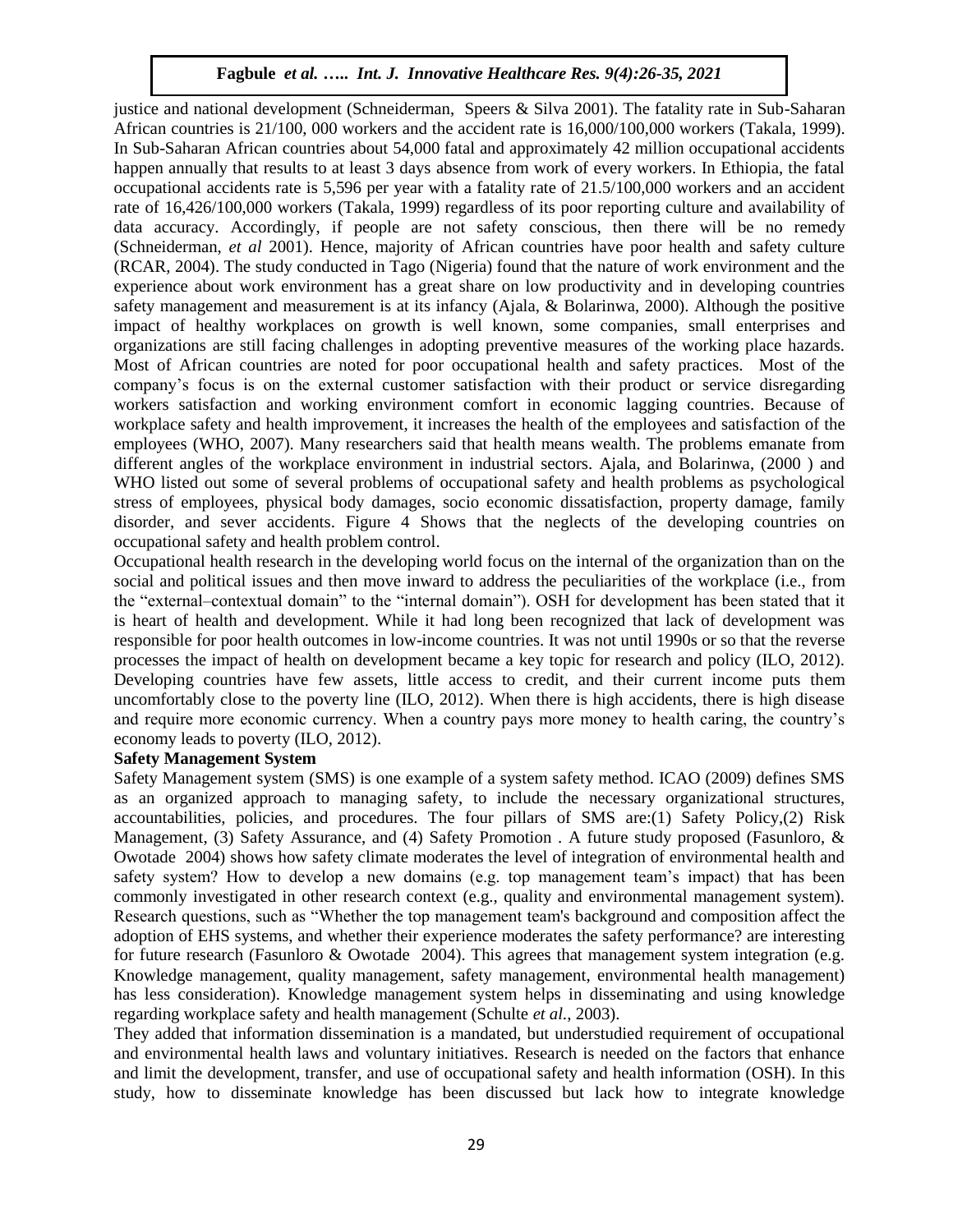management system to management systems related to safety. Research domain classification made by (Fasunloro and Owotade 2004) indicates that more researches were conducted on safety culture and safety climate during their studies. Only 14 articles were obtained from 128 articles on management system integration. Integrations were the combination of two or three elements. Despite widespread adoption of OHS-MS by organizations, its effectiveness has been debatable. Goh *et al.* (2012), among others for example, have posited that OHS-MS is beneficial to an organization's overall performance. In contrast, Goh *et al.* (2012) have estimated the failure rate of OHSMS to be at least as high as the failure rate of quality management systems, which is between 67% and 93% respectively

# **METHODS AND MATERIALS**

In order to accomplish the objectives of this study, the cross sectional survey research design was used because it provides a snap shot of a situation in a population, and the characteristics associated with it at a specific point in time. The population for this study comprised 4150 Ondo State Hospitals Management Board (HMB) staff and 1179 staff of Federal Medical Centre (FMC), Owo. A total of 5,329 health care workers was constitute the population for the study, sourced from Office of statistic and personnel management of HMB and FMC, 2018. This generated as 14 general hospitals, 4 state specialist hospitals, one Neuro Psychiatric specialist hospital and one Federal Medical Centre in the state. Basically, the 18 local government areas had one general/specialist hospital as applicable. In essence, about 20 government health institutions with total of 5,329 workforces were participants in this study.

The sample size for the study was 1,116 respondents using purposive sampling technique to select one general hospital and one state specialist hospital in each of the three senatorial districts of Ondo State including psychiatric hospital and Federal Medical Centre. However, 40 per cent of the population of FMC, Owo, was randomly selected via simple random sampling technique of balloting without replacement to select 472 respondents. Furthermore, proportionate sampling technique was used to select 644 respondents from 1,610 health care workers in the selected seven (7) hospitals under Hospital Management Board and select 40 percent each from all the hospital staff stratified for the study.

The instrument for data collection was 55 items, Bi-polar Adjective scale. Meanwhile, Bi-polar adjective scale was used through questionnaire otherwise known as Health Workers Perception of Occupational Health Hazards Questionnaire (HWPOHHQ) is made up of two sections.

The section A comprised of five relevant demographic information of the respondents; while section B involved statements to measure the health workers perception of occupational health hazards using Bipolar adjective Scale which was made up of two opposite adjective-one favourable, the other unfavourable) each with 7-response options to cover all the five dimensions of physical, biological, psychological, chemical and mechanical hazards studied. The scale is scored as follows: Favourable Adjective (e.g. Necessary) 7,6,5,4,3,2,1. Unfavourable Adjective (e.g. unnecessary). The ten items addressing each of the dimensions of occupational health hazards studied- physical, biological, psychological, chemical and mechanical hazards respectively were stated in the instrument.

Methods of data analysis used for this study include arithmetic mean for the research questions and t-test statistics for the hypotheses and ANOVA using SPSS 24 software.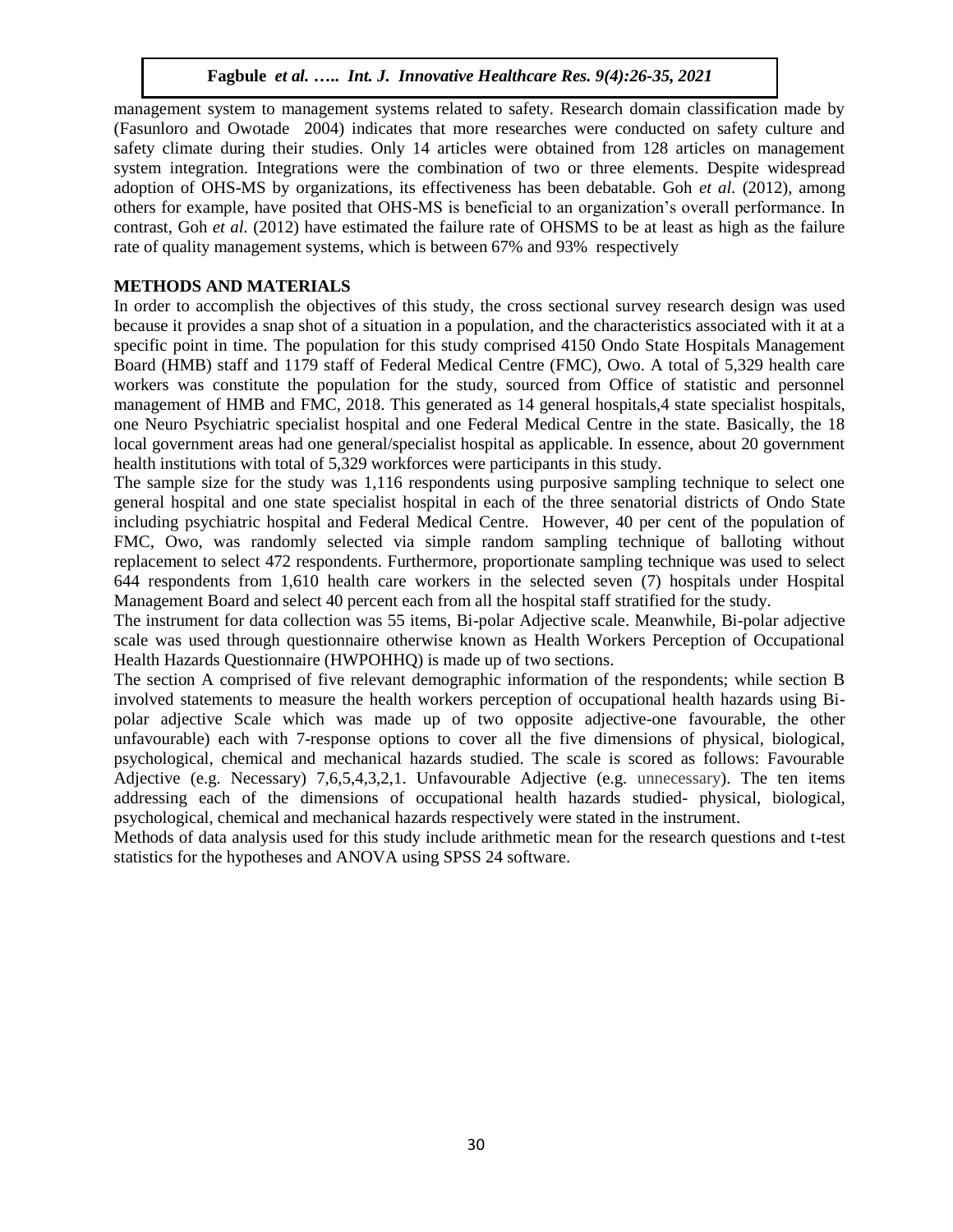#### **RESULTS AND DISCUSSION**

| Table 1: T-Test For Significance Of Difference Between Health Worker's Perception Of Occupational |  |  |
|---------------------------------------------------------------------------------------------------|--|--|
| <b>Hazards And Their Demographic Data</b>                                                         |  |  |

|                                                                                                         | Test Value $= 1.5$ |     |             |            |          |                                   |
|---------------------------------------------------------------------------------------------------------|--------------------|-----|-------------|------------|----------|-----------------------------------|
|                                                                                                         |                    |     |             |            |          | 95% Confidence<br>Interval of the |
|                                                                                                         |                    |     | Sig. $(2 -$ | Mean       |          | Difference                        |
|                                                                                                         | t                  | df  | tailed)     | Difference | Lower    | Upper                             |
| <b>Sex</b>                                                                                              | 6.093              | 239 | .000        | .18333     | .1241    | .2426                             |
| Location                                                                                                | $-14.469$          | 239 | .000        | $-.34167$  | $-.3882$ | $-.2951$                          |
| Job type                                                                                                | 16.957             | 239 | .000        | 1.46250    | 1.2926   | 1.6324                            |
| level of education                                                                                      | 37.114             | 239 | .000        | 2.15833    | 2.0438   | 2.2729                            |
| Age                                                                                                     | 16.681             | 239 | .000        | 1.27917    | 1.1281   | 1.4302                            |
| Marital status                                                                                          | 9.003              | 239 | .000        | .40833     | .3190    | .4977                             |
| Number of biological children                                                                           | 9.782              | 239 | .000        | .45000     | .3594    | .5406                             |
| Number of children adopted                                                                              | $-7.903$           | 239 | .000        | $-.24583$  | $-.3071$ | $-1846$                           |
| Number of dependants                                                                                    | 4.815              | 239 | .000        | .24583     | .1453    | .3464                             |
| Level of monthly income                                                                                 | 22.302             | 239 | .000        | 1.90833    | 1.7398   | 2.0769                            |
| Assault may lead to physical weakness of<br>the body                                                    | 33.154             | 239 | .000        | 4.07083    | 3.8290   | 4.3127                            |
| Sharp objects could be dangerous and<br>capable of causing discomfort to one's life                     | 37.970             | 239 | .000        | 4.34167    | 4.1164   | 4.5669                            |
| Exposure to ionizing radiation e.g. x-ray<br>may damage tissue and be life-threatening.                 | 36.052             | 239 | .000        | 4.23750    | 4.0060   | 4.4690                            |
| Noise from hospital machine may cause<br>hearing disability or deafness.                                | 30.869             | 239 | .000        | 3.84583    | 3.6004   | 4.0913                            |
| Poor ventilation as a result of<br>overcrowding may lead to suffocation                                 | 36.314             | 239 | .000        | 4.16250    | 3.9367   | 4.3883                            |
| Extreme cold or hot weather may lead to<br>physical health hazard and altered body<br>thermo regulation | 32.197             | 239 | .000        | 3.90000    | 3.6614   | 4.1386                            |
| Trauma arising from unsafe environments<br>within hospital may be injurious and life<br>threatening     | 32.424             | 239 | .000        | 3.86667    | 3.6317   | 4.1016                            |
| Hospital machine may produce noise<br>capable of causing nervousness and fatigue                        | 29.057             | 239 | .000        | 3.58333    | 3.3404   | 3.8263                            |
|                                                                                                         |                    |     |             |            |          |                                   |

Source: Authors ' Computation,( 2020)

Table 1 reveals that the t value (i.e. the t-calculated at 0.05 level of significance) is greater than 2.601 for sex (6.093), location (14.469), job type (16.957), level of education (37.114), and age (16.681). Since t value is greater than t-tabulated at 0.05, the null hypotheses are rejected at five percent level of significance, hence it is concluded that (i) The health workers perception of occupational hazards is dependent on their age. (ii)The health workers perception of occupational hazards is dependent on their level of education.(iii)The health workers perception of occupational hazards is dependent on their job type.(iv)The health workers perception of occupational hazards is dependent on their gender. (v)The health workers perception of occupational hazards is dependent on their location. A similar finding has been reported by Bailey (2004) who found in his study conducted among professional nurses in Bangkok that personal factors like age, marital status, education, position, experience, salary and wards have no relationships with the quality of work life. Hattingh, 2003) also found that for both genders, work-life imbalance turned out to be a risk factor affecting mental health. The study conducted by Ongori and Evans (2008) among the employees working in public sector organizations in Botswana found that the stress at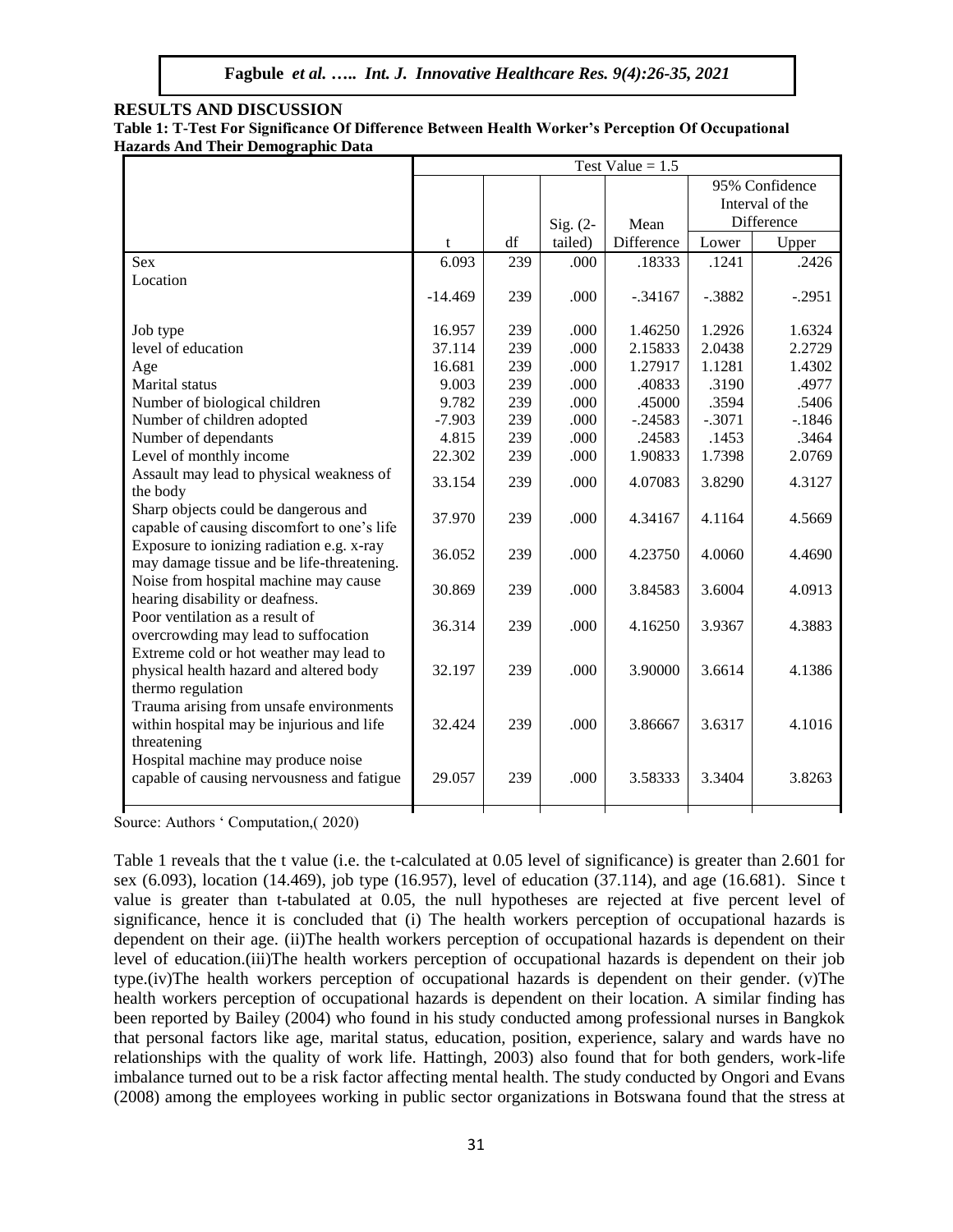work affects the employees in many ways leading to poor quality of work life. According to them, stress is the main reason for employee turnover in most of the organizations. They suggested that managers should develop the appropriate measures to minimize occupational stress.

### **Testing of hypothesis (for ANOVA)**

There is no significant difference between job types with respect to the health workers' perception of occupational hazards.

To test the hypothesis "there is no significant difference between Job types with respect to the health workers' perception of occupational hazards" ANOVA was done using F test and considered five job categories as Doctor, Nurse/Midwife, Pharmacist, Scientist/Technicians and Attendants/Non professional

|                                                 |                                        | Sum of  |                          | Mean   |             |      |
|-------------------------------------------------|----------------------------------------|---------|--------------------------|--------|-------------|------|
|                                                 |                                        | Squares | df                       | Square | $\mathbf F$ | Sig. |
| Assault may<br>lead to                          | (Combined)<br><b>Between</b><br>Groups | 166.564 | 4                        | 41.641 | 14.015      | .000 |
| physical                                        | Within Groups                          | 698.232 | 235                      | 2.971  |             |      |
| weakness of<br>the body.                        | Total                                  | 864.796 | 239                      |        |             |      |
| Sharp objects<br>could be                       | (Combined)<br><b>Between</b><br>Groups | 192.655 | 4                        | 48.164 | 20.308      | .000 |
| dangerous and<br>capable of                     | Within Groups<br>Total                 | 557.328 | 235                      | 2.372  |             |      |
| causing<br>discomfort to<br>one's life.         |                                        | 749.983 | 239                      |        |             |      |
| Exposure to<br>ionizing                         | (Combined)<br><b>Between</b><br>Groups | 185.217 | $\overline{\mathcal{A}}$ | 46.304 | 17.919      | .000 |
| radiation e.g.<br>x-ray may                     | Within Groups<br>Total                 | 607.245 | 235                      | 2.584  |             |      |
| damage tissue<br>and be life-<br>threatening. J |                                        | 792.463 | 239                      |        |             |      |
| Noise from<br>hospital                          | (Combined)<br><b>Between</b><br>Groups | 129.177 | 4                        | 32.294 | 9.971       | .000 |
| machine may                                     | Within Groups                          | 761.119 | 235                      | 3.239  |             |      |
| cause hearing<br>disability or<br>deafness.     | Total                                  | 890.296 | 239                      |        |             |      |

**Table 2 ANOVA Table**

Source: Authors ' Computation,( 2020)

Since P Value is less than 0.05, the null hypothesis is rejected at 5 percent level of significance with respect to assault may lead to physical weakness of the body (0.000), sharp objects could be dangerous and capable of causing discomfort to one's life (0.000), exposure to ionizing radiation e.g. x-ray may damage tissue and be life-threatening (0.000), noise from hospital machine may cause hearing disability or deafness (0.000), poor ventilation as a result of overcrowding may lead to suffocation (0.000), sharp instrument or skin-piercing instrument should be well kept after use otherwise it can harbor infection (0.001), needle recapping can lead to transfer of deadly disease like HIV/ADIS (0.000), indiscriminate disposal of syringe and needle may lead to needle stick injury (0.000), and passing of instrument to doctor /nurse carelessly may be life threatening by causing injury to the care giver. (0.000).Hence it is concluded that there is significant difference between the categories of job types with respect to the health workers'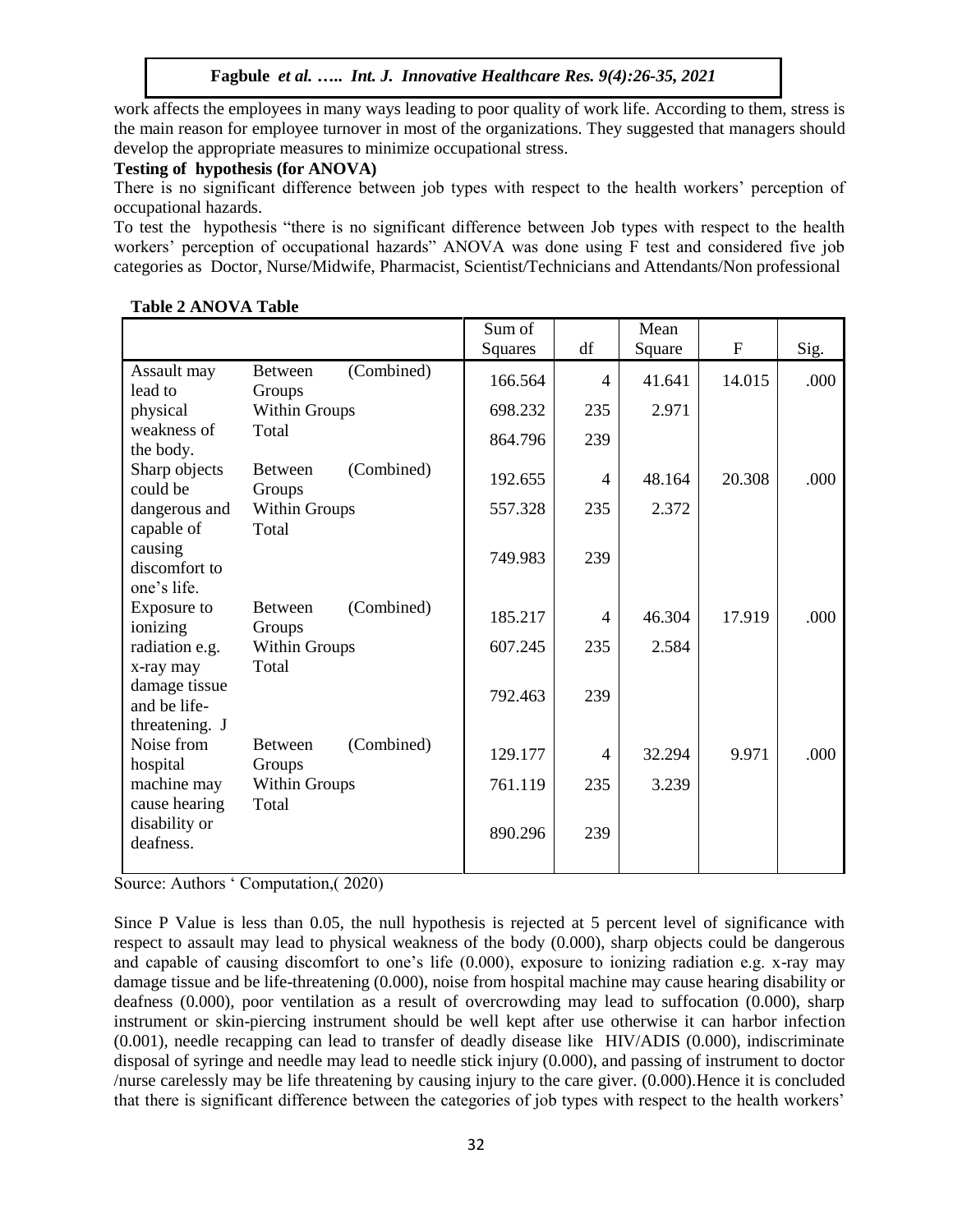perception of occupational hazards.

# **Result of findings on Biological and Non-biological Hazards**

Table 3 and 4 below are summary of frequencies of the biological and non-biological hazards as perceived among health care workers in government hospitals in Ondo state.

Table 3 Biological and non-biological hazards experienced by health workers in major hospitals in Ondo state Nigeria.

| Hazards experienced by health workers                                      | Frequency (240)<br>Yes $(\%)$ |
|----------------------------------------------------------------------------|-------------------------------|
| <b>Biological hazards</b>                                                  | 132(.55)                      |
| Sharp related injuries (such as needle sticks)                             | 117(43.6)                     |
| Cuts and wounds                                                            | 92 (36.7)                     |
| Direct contact with contaminated specimens/biohazard<br>materials.         | 121(48.2)                     |
| Infectious diseases and/or infections                                      | 114 (45.4)                    |
| Others (blood borne pathogens, vector borne<br>diseases, and bioterrorism) | 111 (44.2)                    |
| Non-biological hazards                                                     | 108(.45)                      |
| <b>Stress</b>                                                              | 236 (94)                      |
| Physical, psychological, sexual, and/or verbal<br>abuse                    | 112(44.6)                     |
| Musculoskeletal injuries                                                   | 82 (32.7)                     |
| Slips, trips, and/or falls causing Fractures                               | 103(41)                       |
| Others (chemical spills, noise, burns, and<br>radiations)                  | 102(40.6)                     |

Source: Authors ' Computation,( 2020)

Table 4. Occupational health and safety hazards experienced by health workers in major hospitals in Ondo state, Nigeria

| Characteristic         | Category        | <b>Biological hazard</b> | Non-biological hazard |
|------------------------|-----------------|--------------------------|-----------------------|
|                        |                 | Yes $(\% )$              | Yes $(\% )$           |
| Overall                | Total           | 132(.55)                 | 108(.45)              |
| <b>Sex</b>             | Male            | 40(16.5)                 | 32(13.5)              |
|                        | Female          | 92(38.5)                 | 76(31.5)              |
| Age                    | $\leq$ 30 years | 40(16.7)                 | 18 (7.52)             |
|                        | $>30$ years     | 92(38.3)                 | 87 (37.48)            |
| Cadre of health worker | <b>Nurses</b>   | 63(25.69)                | 50(21)                |
|                        | Others          | 69(29.4)                 | 58 (24)               |
| Monthly income         | $\leq$ 130,000  | 25(18.75)                | 20(8.44)              |
|                        | >130,000        | 107(36,25)               | 88 (36.56)            |
| Work location          | Urban           | 111(46.31)               | 91 (37.89)            |
|                        | Rural           | 21(8.69)                 | 23(7.2)               |
| Pressure from job      | N <sub>0</sub>  | 2(0.94)                  | 2(0.76)               |
|                        | Yes             | 130 (54.06)              | 1064.24)              |

Source: Authors ' Computation,( 2020)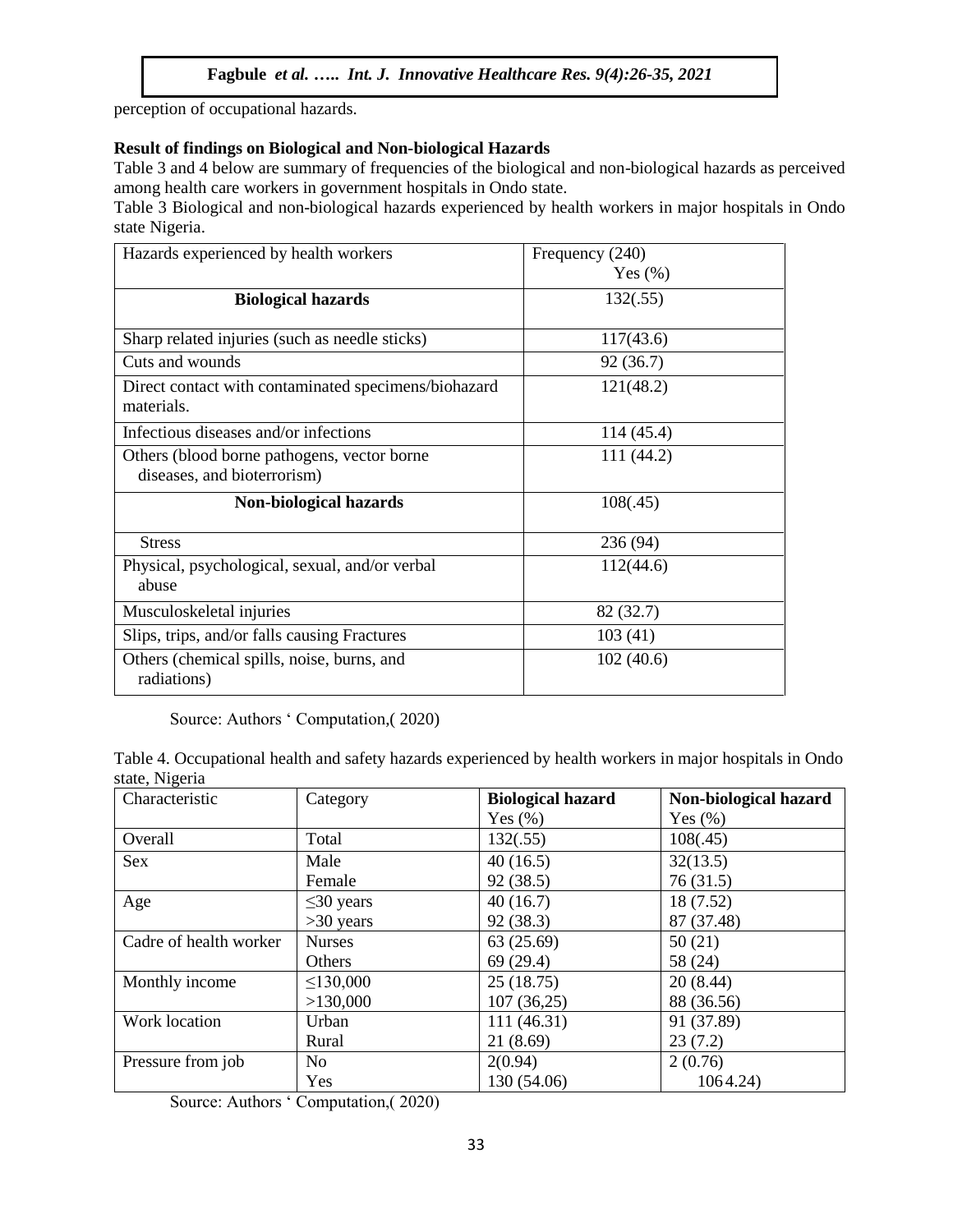Overall, more than half of the respondents reported experiencing an occupational health hazard. Among these, 55% experienced biological hazards while 45% reported experiencing non-biological hazards. Table 3 shows that the biological hazards mainly experienced by healthcare workers were sharp related injuries (43.6%), cuts and wounds (36.7%). The proportions of biological hazards (Table 3 ) were higher among healthcare workers who earned more than  $# 130,000$  per month  $\left( \frac{130,000}{18.75\%} \right)$  versus >130,000 (36.25%), worked in government hospitals located in Urban location (Urban (46.31%) versus Rural (8.69%), and experienced job related pressure (experienced job pressure (54.06%) versus others (0.94%)

Among those that experienced non-biological hazards (Table 3), the majority experienced stress (94%), physical, psychological, sexual, and/or verbal abuse (44.6%), and musculoskeletal injuries (32.7%). The proportions of non-biological hazards (Table 4) were higher among females; male (13.5%) versus female (31.5%), those older than 30 years ( $\leq 30$  years (7.52%) versus >30 years (37.48%), those who earned higher monthly incomes  $(\leq 130,000 (8.44\%)$  versus  $> 130,000 (36.56\%)$ , those who worked in government hospitals located in Urban location (Urban (37.89%) versus Rural(7.2%), and those who experienced work related pressure (44.24%) versus others (0.76%).

#### **DISCUSSION OF FINDINGS**

This study highlights that half of respondents had experienced an occupational health hazard, mostly sharp related injuries and stress. The likely predictors for both biological and non-biological hazards were not wearing all the necessary personal protective equipment, were working overtime, and were having job related pressures. In addition, non-biological hazards were predicted by working in multiple health facilities. The mitigation measures to control the hazards were mainly availing waste disposal facilities for the medical waste and provision of safety tools and equipment. These findings are largely comparable to previous studies conducted in low and middle income countries. Ziraba in Uganda, Nsubuga in Uganda, Orij in Nigeria, De Castro in Philippines, and Adib-Hajbaghery in Iran reported that sharp related injuries and stress were the major health related hazards experienced by healthcare workers in their studies.

In our study, we established that using all the necessary personal protective equipment was associated with reduced exposure to both biological and non-biological hazards. This finding supports evidence by Hayden et al., who reported that use of PPEs reduced acquisition of illnesses in hospital settings.

In addition, we found that respondents who worked overtime had increased likelihood of experiencing both biological and non-biological hazards. This is consistent with previous literature that reported increased risk of experiencing occupational. Work related pressures have been reported to have negative impacts including the compromise of patient care thus resulting to a diminished quality of life for both healthcare workers and patients.

Although many health facilities provided waste disposal facilities for the medical waste and safety tools and equipment as control measures for occupational health hazards, simple measures like hand washing were not fully embraced.

#### **CONCLUSION AND RECOMMENDATIONS**

Healthcare workers continue to face several hazards in their workplaces. The study concluded that job related pressures, and complacence in adhering to mitigation measures should be addressed. Based on the above findings and conclusion, the study suggested the following recommendations. Hospitals should organize programs such as picnics and tours during holidays or whenever possible, to keep the employees happy particularly those who do technical jobs. The hospitals should take the various health issues of their employees very seriously and make provisions in their Health Related policies to safeguard the physical and mental wellbeing of their employees.

# **REFERENCES**

Ahasan, M.R (2001). Occupational health and hygiene in Bangladesh. the 3rd NORDIC conference on health promotion.

Ajala, J.A.,& Bolarinwa, R.O.(2000).Gender perception of occupational stress among senior non-teaching